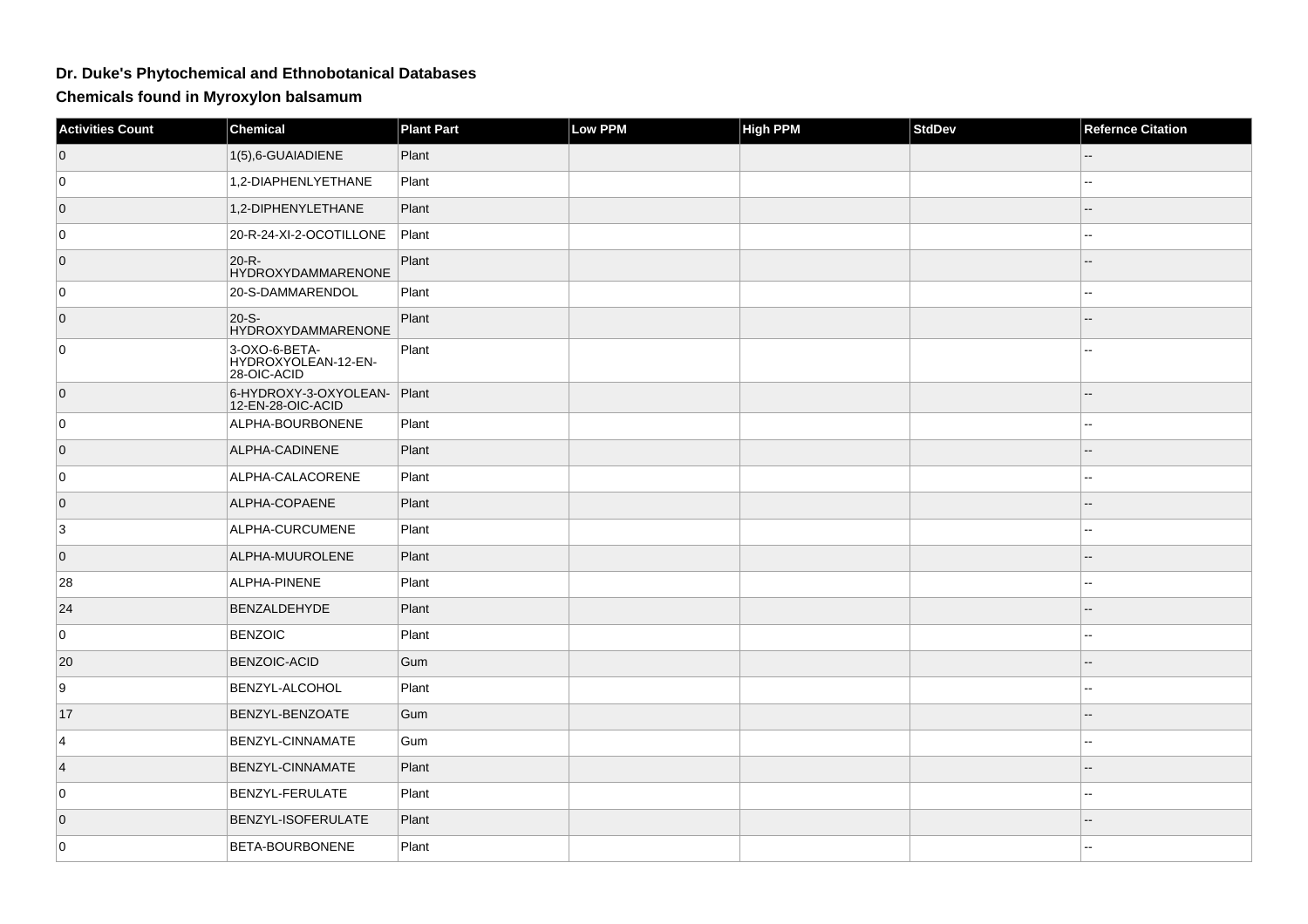| <b>Activities Count</b> | Chemical                    | <b>Plant Part</b> | Low PPM | High PPM | <b>StdDev</b> | <b>Refernce Citation</b> |
|-------------------------|-----------------------------|-------------------|---------|----------|---------------|--------------------------|
| $\sqrt{5}$              | <b>BETA-ELEMENE</b>         | Plant             |         |          |               | --                       |
| 0                       | CADALENE                    | Plant             |         |          |               |                          |
| $\overline{0}$          | CALAMENENE                  | Plant             |         |          |               |                          |
| 31                      | CARYOPHYLLENE               | Plant             |         |          |               | --                       |
| 60                      | <b>CINNAMALDEHYDE</b>       | Plant             |         |          |               | $-$                      |
| $\overline{0}$          | <b>CINNAMEIN</b>            | Gum               |         |          |               |                          |
| 18                      | CINNAMIC-ACID               | Gum               |         |          |               | --                       |
| 3                       | CINNAMIC-ALCOHOL            | Plant             |         |          |               | ۵.                       |
| $\overline{0}$          | CINNAMYL-BENZOATE           | Plant             |         |          |               |                          |
| $\vert$ 1               | CINNAMYL-CINNAMATE          | Gum               |         |          |               | $\overline{a}$           |
| 3                       | <b>CIS-OCIMENE</b>          | Plant             |         |          |               | --                       |
| 57                      | COUMARIN                    | Seed              |         | 4000.0   | $-1.0$        |                          |
| $\overline{0}$          | D-CADINENE                  | Wood              |         |          |               | $-$                      |
| 0                       | DAMMARADIENONE              | Plant             |         |          |               | Ξ.                       |
| 9                       | DELTA-CADINENE              | Plant             |         |          |               |                          |
| $\overline{0}$          | DIHYDROBENZOIC-ACID         | Plant             |         |          |               | $\overline{a}$           |
| $\overline{0}$          | <b>DIHYDROCINNAMIC-ACID</b> | Plant             |         |          |               | $-$                      |
| 0                       | DIHYDROMANDELIC-ACID        | Plant             |         |          |               |                          |
| $\overline{0}$          | EO                          | Gum               |         |          |               | $-$                      |
| $\overline{1}$          | ETHYL-BENZOATE              | Plant             |         |          |               |                          |
| 76                      | <b>EUGENOL</b>              | Plant             |         |          |               |                          |
| 17                      | FARNESOL                    | Gum               |         |          |               | $\overline{a}$           |
| 17                      | FARNESOL                    | Plant             |         |          |               |                          |
| 61                      | <b>FERULIC-ACID</b>         | Plant             |         |          |               |                          |
| $\overline{0}$          | GAMMA-MUUROLENE             | Plant             |         |          |               | --                       |
| $\mathbf{3}$            | <b>HYDROXYHOPANONE</b>      | Plant             |         |          |               |                          |
| $\overline{0}$          | L-CADINOL                   | Wood              |         |          |               |                          |